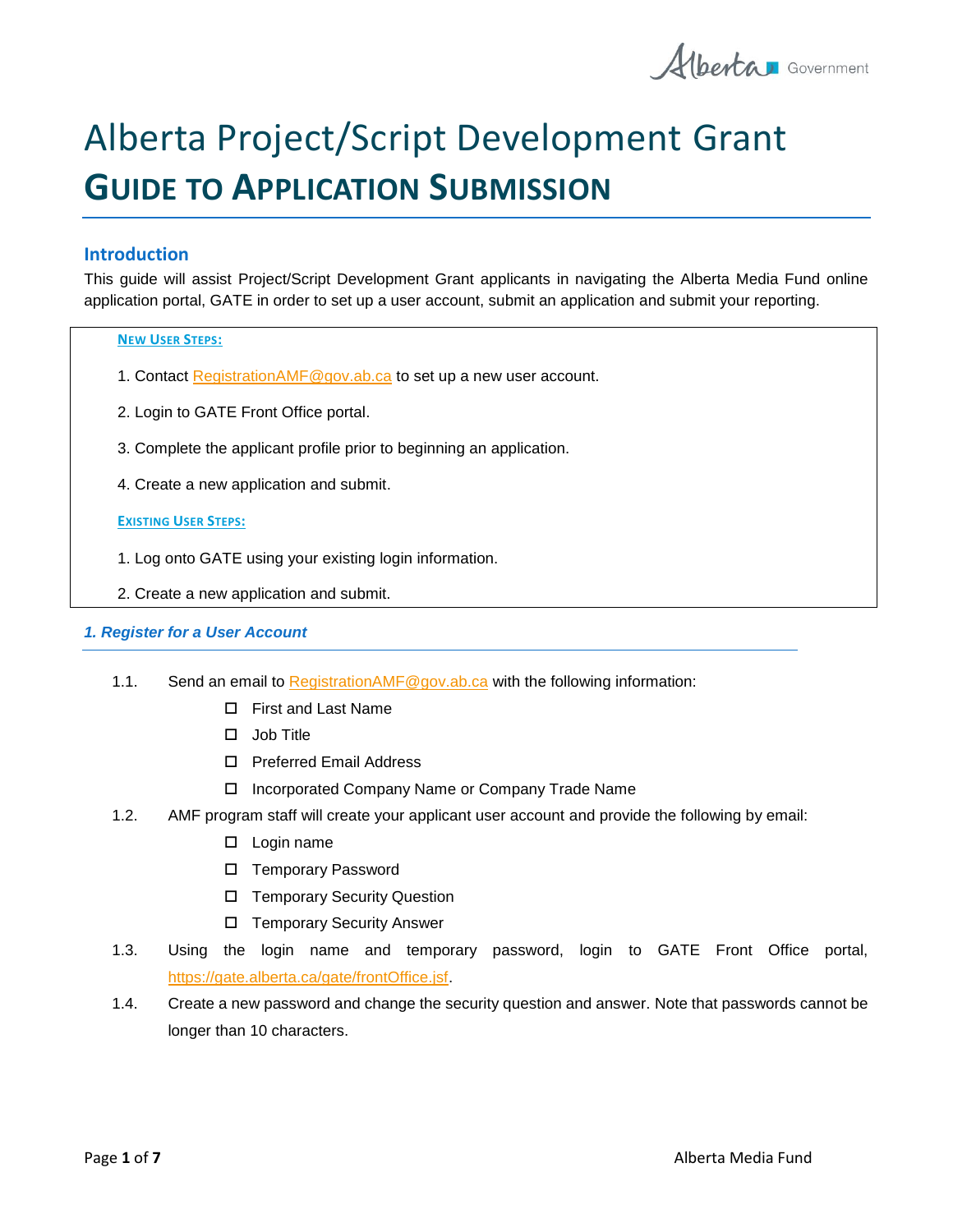

#### *2. Complete the Applicant Profile*

- $\mathbb{R}$  To complete the applicant profile you will require:
	- □ Certificate of Incorporation number and date
	- Applicant address information
	- $\Box$  Contact name(s) with contact information
	- 2.1. Login to GATE Front Office Portal.
	- 2.2. Select "Applicants" from the left hand menu.
	- 2.3. Select the orange icon  $\bullet$  beside the Applicant Name in the list.

Applicant: Ambero (APP-12016224)To open your applicant profile for viewing or editing, click on the orange file folder. Follow the instructions for editing your profile here

| <b>Applicants</b> |                                                 |                         |                           |                        |  |
|-------------------|-------------------------------------------------|-------------------------|---------------------------|------------------------|--|
|                   | Children Registrants Parent Open Applicant Name | <b>Applicant Number</b> | <b>Number of Projects</b> | <b>Last Submission</b> |  |
|                   | Ambero                                          | APP-12016224            |                           |                        |  |

2.4. Select "Cultural Industry (AMF Only)" as the Applicant Type for any Alberta Media Fund grant stream. Click Next to proceed.

| <b>Applicant Type</b>                          |  |
|------------------------------------------------|--|
| * Applicant Type: Cultural Industry (AMF Only) |  |

- 2.5. Complete the Applicant Profile as directed, filling in any mandatory fields. Click Next to move to the next screen.
- 2.6. If you have completed all the mandatory information you will be able to select "Complete" in the Submission Summary. If you have not, there will be a red "X" beside the field missing information along with a note advising of the error. To navigate to the required section select the page title from either the navigation bar or the Submission Summary. You will not be able to complete the profile if any errors appear.

| Complete     | Page                  | <b>Last Updated</b> | <b>Last Updated By</b> | <b>Mandatory</b> |
|--------------|-----------------------|---------------------|------------------------|------------------|
| $\checkmark$ | Applicant Type        | 2016/07/14          | jacklyn.wu2            | Yes              |
|              | Organization          | 2016/07/14          | jacklyn.wu2            | Yes              |
| ✓            | Address               | 2016/07/14          | jacklyn.wu2            | Yes              |
| ✓            | Contact List          | 2016/07/14          | jacklyn.wu2            | Yes              |
| $- -$        | Delinquency History   | No Input Required   |                        | No               |
| --           | <b>IMAGIS Details</b> | No Input Required   |                        | No               |
| $\sim$       | Submission Summary    | No Input Required   |                        | No               |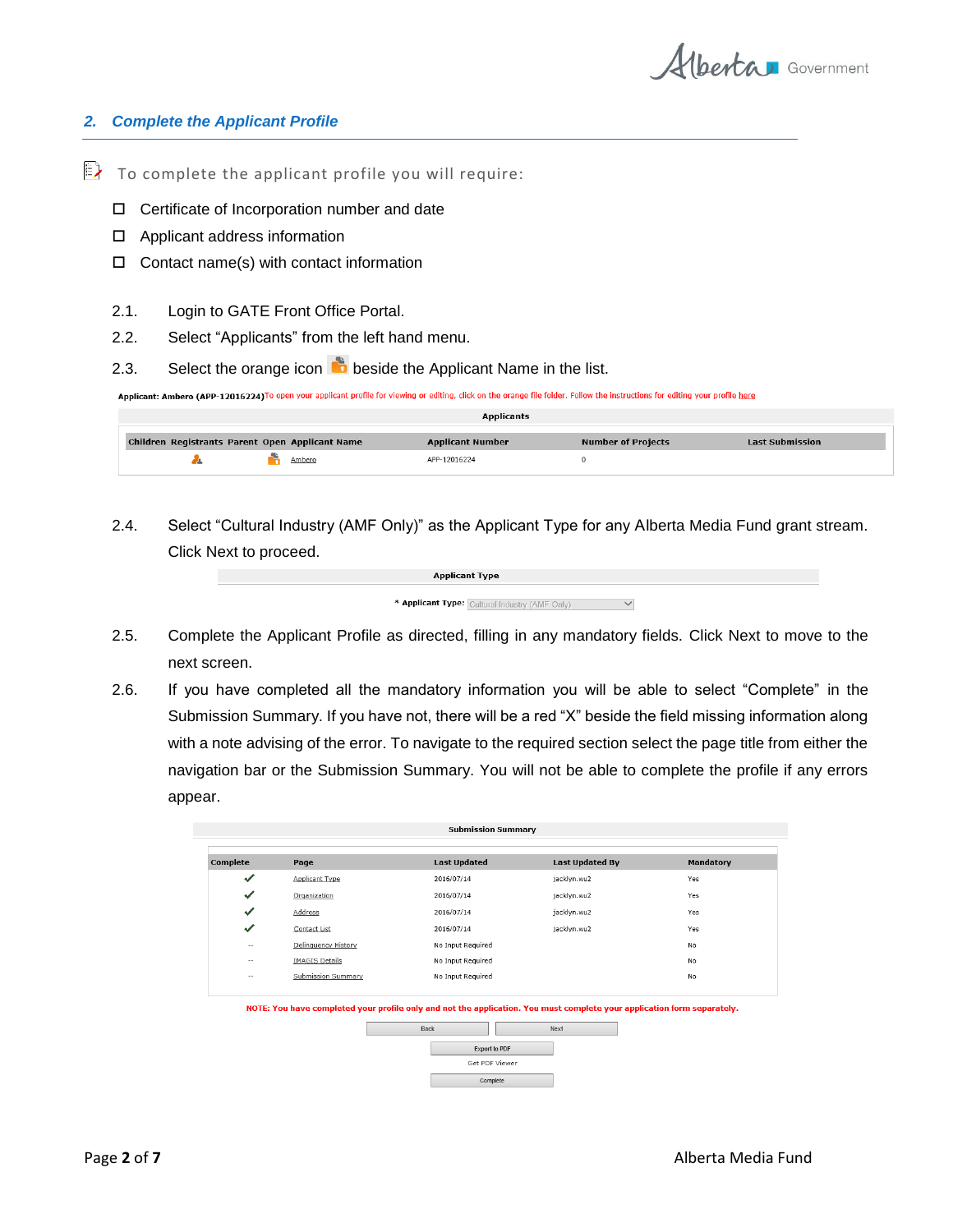Alberta Government

2.7. Once you have clicked the Complete button a message will appear at the bottom of the submission summary that says "This e-form has been marked as complete".

*You have successfully created a new Applicant Profile.*

# <sup>*②</sup> Tip*</sup>

*To make changes if the applicant profile has been completed you will need click Edit on the Submission Summary page of the applicant profile first. You can then navigate and make the changes. Click complete on the submission summary page again once finished.*

## *3. Start a New Application*

# & Submission Tips

- You can only submit an application once you have completed your Applicant Profile.
- The Application draws contact information from your completed Applicant Profile, please ensure the information entered is accurate and up to date.
- Review the guidelines before submitting an application for detailed information.
- $\mathbb{E}$  To complete all applications, you will require:
	- **Company Profile** (with Parent Company Profile and History) This is your company description and history, or curriculum vitae. Start-up companies should also include a business plan that can be attached with the company profile or as a separate attachment. A company that has been in operation for less than one year must provide a detailed business plan. This should include information such as an executive summary, company overview, film summary, industry information and a marketing plan;
	- **Detailed Project Description** The detailed project description should include the project concept, which development phase you are applying for, a detailed work plan including who the writer is and key dates as well as a completion schedule;
	- **Contact information** For both the producer and writer. If the writer is different from the producer a writer's bio must be provided. Applicants may wish to provide a sample of writing if the writer's bio does not demonstrate sufficient experience in script writing.
	- **Financing Structure** This should detail all funding revenue (including the amount requested from the Department) and all expenditures. Total funding revenue and expenditures should balance;
	- **Confirmed Financing Evidence** Any revenue sources indicated in your financing structure must be 100% confirmed. Written evidence from funding sources including the project name is required. Grants may be awarded conditionally if you have not received confirmation of funding from a third party, however confirmation of application submission to a third party is required;
	- **Co-production Agreement** This attachment is not required, however if you have a co-production agreement it can be attached; and
	- **Option or License Agreement -** This attachment is not required, however if you have an option or license agreement it can be attached.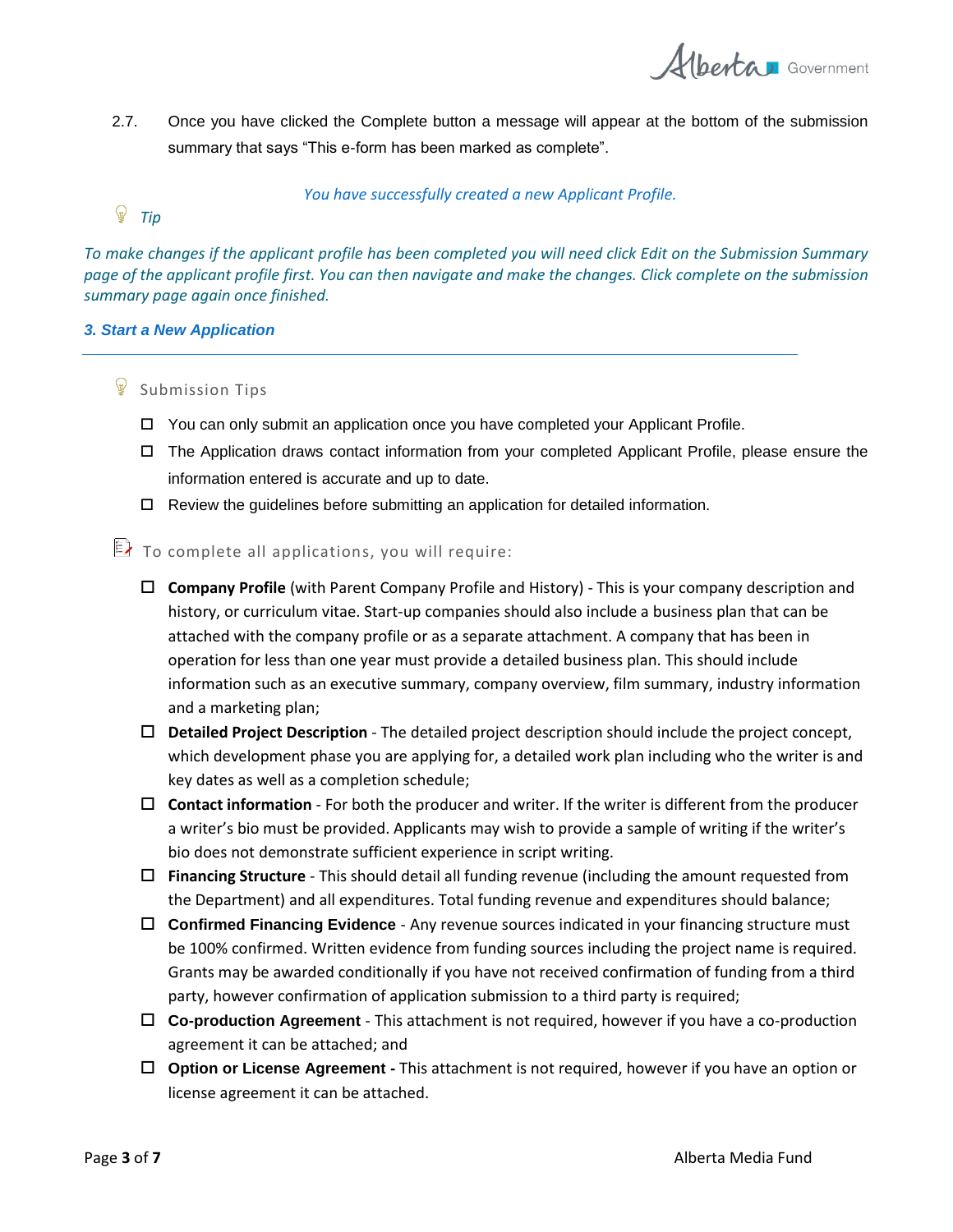

- 3.1. Click on Browse Funding Opportunities from the left hand menu.
- 3.2. Click the Magnifying Glass icon  $\bigcirc$  beside the desired funding opportunity to bring you to a brief explanation about the funding opportunity.
- 3.3. Click the Apply Now button to start your application.
- 3.4. Select the applicant company from the dropdown menu and click Save and Next to continue.
- 3.5. **IMPORTANT -** You will be routed back to your applicant profile. To avoid reviewing this select Return to Registration Wizard on the left hand side of the screen. It will then ask if you would like to review the Applicant Profile. You can press Next to skip this and proceed to the Application Form.
- 3.6. Enter the Project Name and hit Save and Next to continue. If your application contains more than one project we recommend using the date of application as your project name.
- *Tips*

## *Please note that if you do not click Save after entering data into a form all data will be lost once you navigate away from the form.*

*Also note that if your page times out or if you need to continue with an application that has not been submitted click on "Submissions" in the navigation tab on the left hand side of the screen and select the orange icon beside the Project Name you would like to continue with.*

*The first page of the application is the program overview. The navigation tab on the left hand side of the screen will list the different sections of the form and the current step will be indicated in bold text. You can use this tab to move back and forth within the application form as needed.* 

- 3.7. Click Next to move from the Program Overview page.
- 3.8. Select the contact name, and primary signing authority name and click Save & Next.
- 3.9. The Applicant Information page of the application form will populate with information entered in your applicant profile.
- <sup>*p***</sup>** Tip</sup>

*If your address has changed be sure to update it in the applicant profile before submitting your application*.

- 3.10. Complete all required fields within the following sections:
	- □ Applicant Information;
	- □ Writer's Names:
	- □ Project Budget;
	- □ Funding Sources other than AMF Funding; and
	- **D** Project Information.
- 3.11. Compete the Applicant Declaration. Click Save and Next.

# *Tip*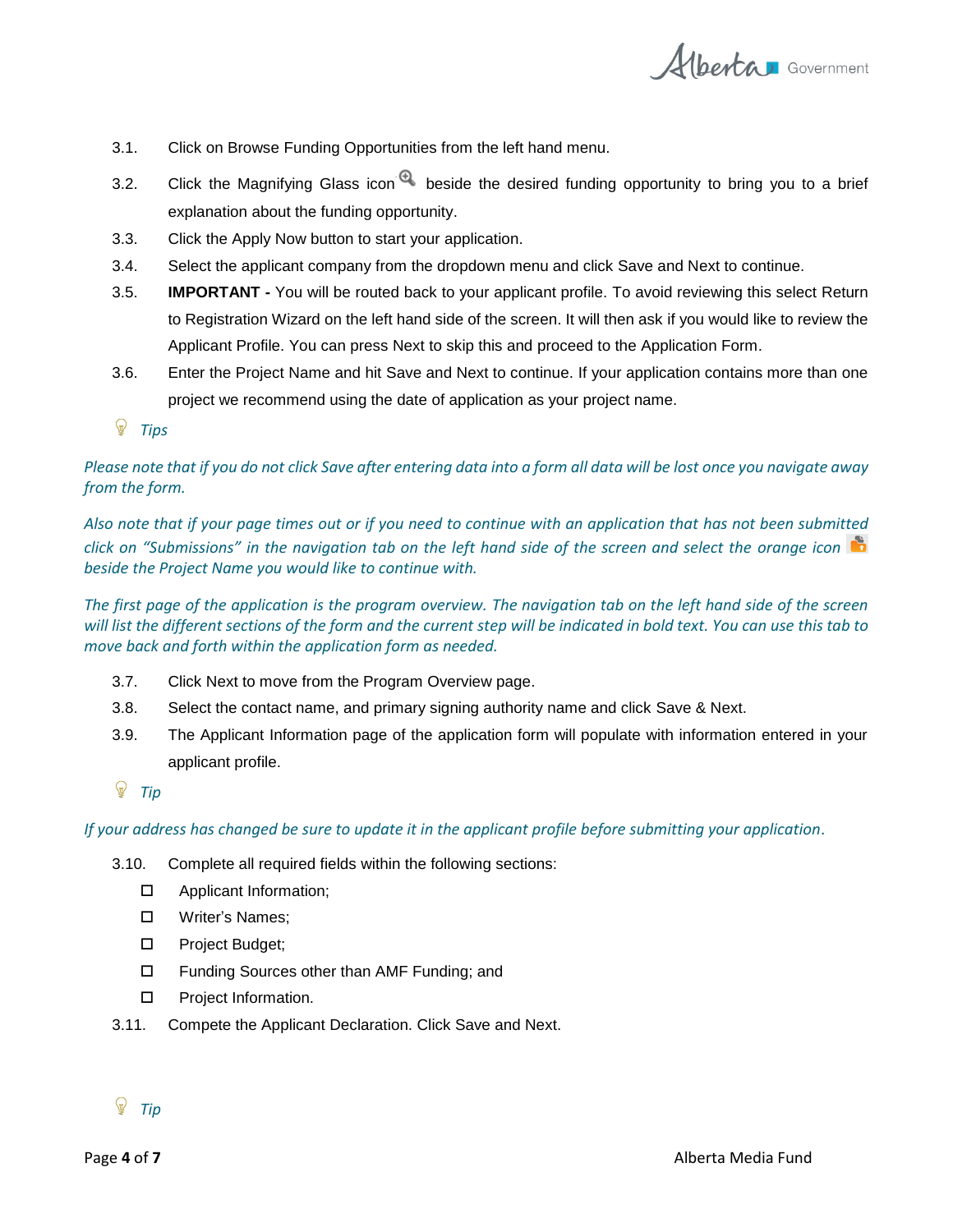

While much of the required information will have been captured in the Application Form, you will still be required *to submit supporting documentation for your application by way of PDF attachments. You will do this in the Attachments section within the Application Form. Required attachments are identified but are not inclusive of all the documents you may need to submit to support your application. You will not be able to submit your application if you have not uploaded supporting documentation into a required line item.*

3.12. Enter the Document Description and browse your computer for the correct file to attach. Once done, click save and back to list to add additional attachments or to move on to the next step.

| <b>Attachment Details</b>                   |                                                 |  |  |  |
|---------------------------------------------|-------------------------------------------------|--|--|--|
| * Document Description:                     |                                                 |  |  |  |
| * File Name:                                | Browse                                          |  |  |  |
|                                             | Document Type: 01. Certificate of Incorporation |  |  |  |
| Maximum Size: 4 MB                          |                                                 |  |  |  |
| Allowable Formats: ipg, xls, pdf, doc, docx |                                                 |  |  |  |
| Instructions:                               |                                                 |  |  |  |
| Save                                        |                                                 |  |  |  |
| Save & Back to List                         | <b>Back to List</b>                             |  |  |  |
| Check Spelling                              |                                                 |  |  |  |

3.13. Click Submit to complete the application. Once submitted you should see the note below "This eform has been submitted". A notification will be sent to the AMF team advising your application is ready for review.

*You have successfully created a new Application.*

 $\mathbb{Q}$ *Tip*

*If you have completed all the mandatory information you will be able to select Submit in the Submission Summary. If you have not, there will be a red "X" beside the field missing information along with a note advising of the error. To navigate to the required section select the page title from either the navigation bar or the Submission Summary. You will not be able to complete the application if any errors appear.*

| <b>Complete</b>                                                                          | Page                                   | <b>Last Updated</b>    | <b>Mandatory</b> |  |  |  |
|------------------------------------------------------------------------------------------|----------------------------------------|------------------------|------------------|--|--|--|
| $\cdots$                                                                                 | Program Overview                       | No Input Required      | No               |  |  |  |
| $\sim$                                                                                   | <b>Contact List</b>                    | No Input Required      | No               |  |  |  |
| ×                                                                                        | <b>Applicant Information</b>           | <b>Please Complete</b> | Yes              |  |  |  |
| $\sim$                                                                                   | <b>Project Budget</b>                  | No Input Required      | No               |  |  |  |
| ×                                                                                        | Funding Sources other than AMF Funding | <b>Please Complete</b> | Yes              |  |  |  |
| ×                                                                                        | <b>Project Information</b>             | <b>Please Complete</b> | Yes              |  |  |  |
| ×                                                                                        | Attachments                            | <b>Please Complete</b> | Yes              |  |  |  |
| ×                                                                                        | <b>Declaration Formlet</b>             | <b>Please Complete</b> | Yes              |  |  |  |
| $\sim$                                                                                   | For Office Use Only                    | No Input Required      | No               |  |  |  |
| Notes:<br>. Funding Sources other than AMF Funding list must include at least 1 item(s). |                                        |                        |                  |  |  |  |
| <b>Back</b><br><b>Next</b><br>Export to PDF<br>Get PDF Viewer<br>Submit                  |                                        |                        |                  |  |  |  |

*Tips*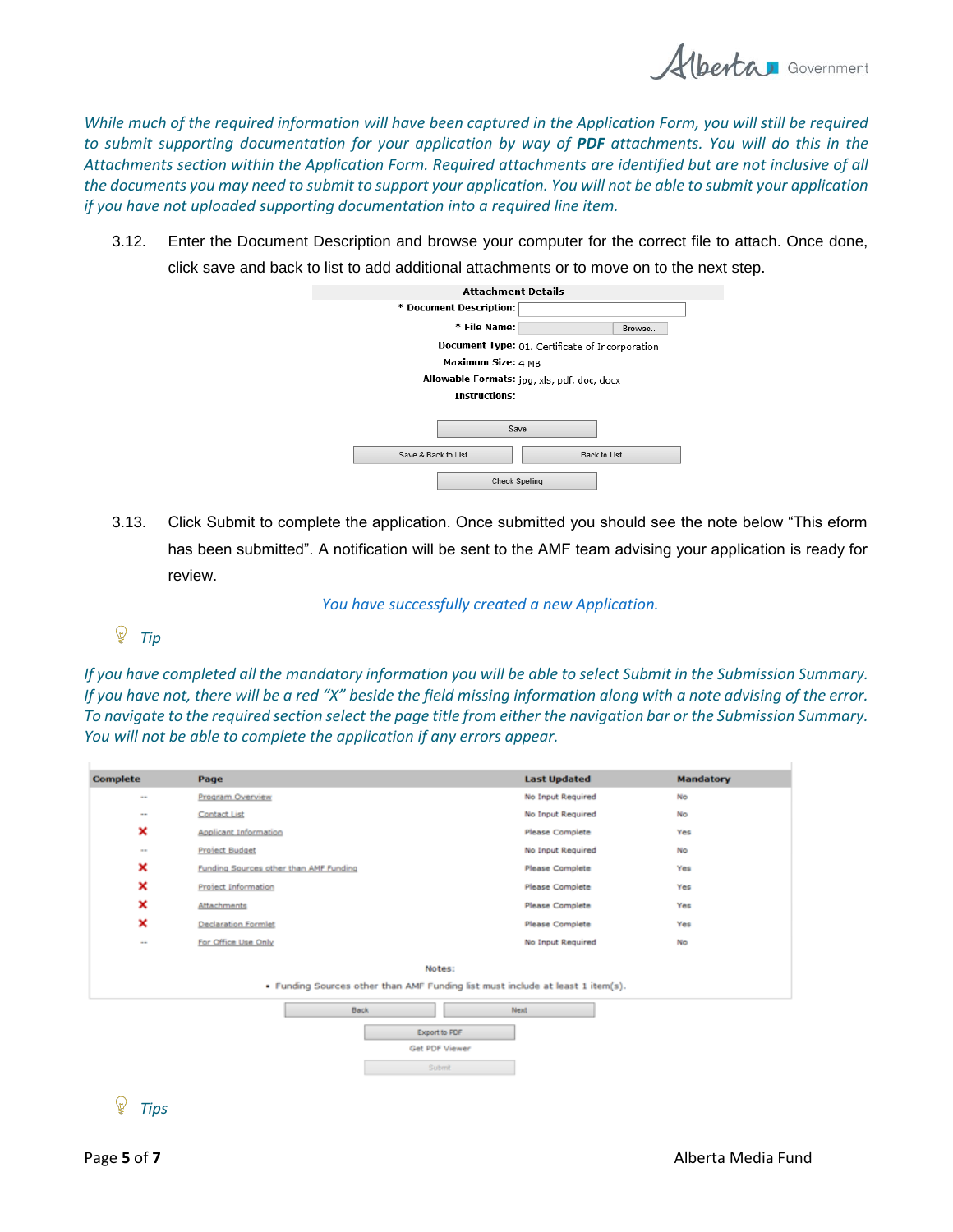Albertau Government

*You can complete your application at a later date; however make sure to click Save before logging out. Also, remember that the application is not complete and submitted until you click the Submit button on the Submission Summary page.*

*To make changes to your contact list you need to amend your Applicant Profile. This can be done by opening your Applicant Profile and clicking on the Submission Summary Page. There you will click on the Edit button. Make any changes by navigating between the menu on the left hand side, and make sure to save. Once complete click Complete on the Submission Summary page.*

## *4. Submit your Reporting*

 $\mathbb{R}$  To complete the reporting step you will require:

- □ Finalized budget
- Copy of finalized deliverables. Depending on which stage was funded this would include: predevelopment deliverables and/or a copy of the first draft and/or a copy of the final draft
- 4.1. Login to GATE Front Office Portal.
- 4.2. Click on the Submissions link at the bottom of the left hand menu



- 4.3. Click on the orange folder next to the Project Name you wish to report on.
- 4.4. Click next to get to the Financial Report. Here you will enter your Actuals to date. Click Save & Next.
- 4.5. Click on 01. Copy of Work Produced to add your deliverable in attachments. Make sure you add a document description and upload the document before clicking Save & Back to List.
- 4.6. Add any other attachments you wish to provide.
- 4.7. Click Next.
- 4.8. Click Submit.
- 4.9. If there is an X beside a mandatory field, you are missing information. Click on the Page description beside the X and you will be taken to the page with the error. Once corrected you can submit.

*Please note that the reporting due date is determined by what is entered as the Project Completion Date in the application; following the completion of the project, as indicated by the Project Completion date,*